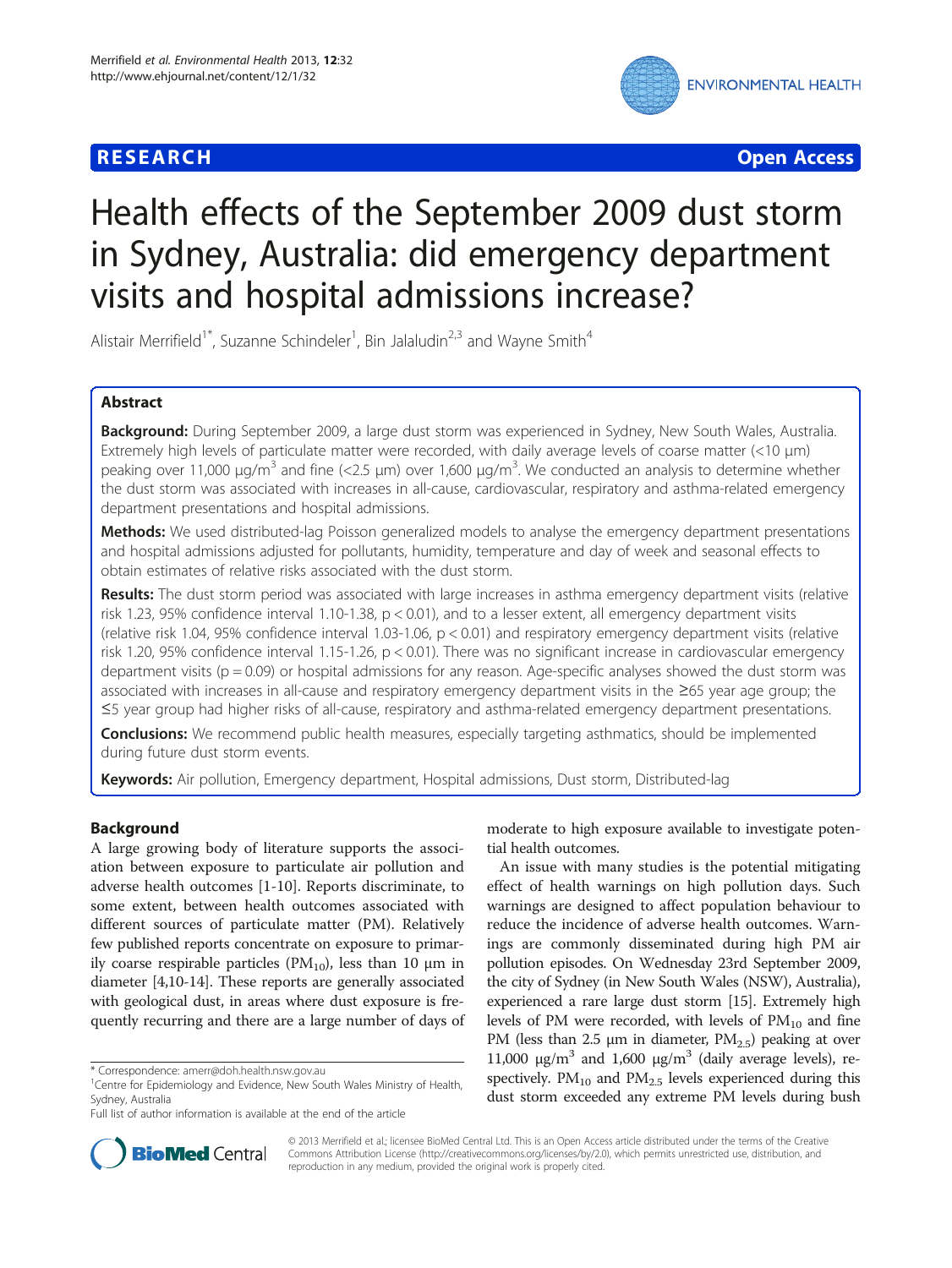fires and dust storms in the previous 15 years, by several orders of magnitude [\[7,8\]](#page-5-0). The dust storm dissipated considerably by early evening but two days later another less severe dust storm event lasting approximately 24 hours occurred. Exhaustive media coverage advised of health risks and mitigation options – avoid exposure if possible; stay indoors (in air conditioned buildings); do not exercise; follow asthma plans and seek medical help if respiratory or cardiovascular symptoms occurred. These messages were widely disseminated in mainstream media, and SMS text alerts were sent to those subscribing to the NSW Office of Environment and Heritage (OEH) air quality alert website [\[16](#page-5-0)].

Because of the sudden onset of extreme levels of PM, this dust storm provides an opportunity to assess morbidities during an extreme air pollution event that received widespread media attention. We conducted an analysis to determine associations between this dust storm and outcomes of emergency department (ED) presentations and hospital admissions for all causes and specific sub-groups of cardiovascular disease, respiratory disease and asthma.

## Methods

### Hospital and air pollution data

Data were restricted to the Sydney Statistical Division (SSD) from 1 January 2004 to 31 December 2009 (a total of 2191 days). The SSD is a standard geographical classification defined by the Australia Bureau of Statistics and contains the metropolitan area of Sydney (the largest city in Australia and the capital of NSW). In 2008, the SSD had an estimated population of 4,339,722 persons, consisting of 1,423,521 households with the majority of residents living in an urban environment (97.5%). 18.9% of the population were aged 14 and under and 12.1% aged 65 and over [[17\]](#page-5-0).

Daily data on ED presentations and hospitalisations were obtained from the NSW Ministry of Health (NSW Health) and included information from 29 public hospitals in the SSD (over 95% of ED presentations in this region, pers. comm. NSW Health). Planned or pre-arranged visits were excluded from the analyses. The data was classified into cardiovascular disease (ICD-9-CM: 036.42, 074.22, 093.2, 098.84, 112.81, 115.04, 115.14, 115.94, 390-459, 785, 786.5, 793.2, 794.3; ICD-10-AM: B37.6, G45, I00-I99, R00-R03, R07.1-R07.4, R93.1, R94.3, Z86.7), respiratory disease (ICD-9-CM: 033, 460-519, 768-770, 786.0-786.4, 799.1; ICD-10-AM: A37, J00-J99, P20-P28, R04.2-R06, R09.0-R09.3, R09.89) and asthma (ICD-9-CM: 493; ICD-10-AM: J45-J46) daily counts.

Daily air pollution data was obtained from NSW OEH on  $PM_{10}$  and  $PM_{2.5}$ , carbon monoxide (CO), nitrogen dioxide (NO<sub>2</sub>), sulfur dioxide (SO<sub>2</sub>), ozone (O<sub>3</sub>), humidity and temperature from 19 air pollution monitoring stations located in the SSD. The pollutant data were summarised as daily means of data from monitoring stations during the study period. The pollutant and meteorological data from the recording stations provided by OEH were complete for the SSD area.

In this study we used routinely collected de-identified administrative hospitalisation and ED visit datasets and therefore we did not require approval from an institutional ethics committee. The NSW Ministry of Health, as the data custodian for these two datasets, approved the use of the datasets.

### Statistical analysis

Data was analysed using R 2.15.1 (The R Foundation for Statistical Computing) with the 'dlnm' package.

Descriptive statistics for air pollutants, humidity, temperature, ED presentations and hospital admissions for each of the 4 month periods during 1 August 2004 to 30 November 2009 were analysed to compare with corresponding levels on the day of the dust storm. August is the final month of winter and November is the end of spring in the southern hemisphere, these are the surrounding months of the dust storm. Outcomes were total number of daily ED presentations and daily hospital admissions for all-causes and for cardiovascular disease, respiratory disease and asthma.

An indicator variable from 23 September 2009 to 6 October 2009 (the dust storm period) was created to estimate associations between the dust storm and the ED presentations and hospital admissions. The high PM level on the day of the storm is problematic to model, the indicator variable is designed to capture the extreme PM levels occurring on the day of the storm and aftereffects. CO,  $NO_2$ ,  $SO_2$ ,  $O_3$ , humidity and temperature levels were considered as potential confounders. These air pollution and meteorological variables were included as distributed lags, where multiple lags are simultaneously included in the time series model [\[18](#page-5-0)-[20](#page-5-0)]. Distributed lag models have been used to previously model effect of air pollutants on health effects [\[21](#page-6-0)-[24\]](#page-6-0). An indicator variable for the day of week was included to capture daily variation. To model seasonality and remove autocorrelation, we used a natural cubic spline smoothing function [\[25](#page-6-0)] for the date of the count. Degrees of freedom for the spline functions were selected via assessment of model fit using based on Akaike information criterion and residual autocorrelation.

The statistical analyses used distributed-lag Poisson Generalized Models [[26\]](#page-6-0) to model the count data. The maximum distributed-lag and degrees of freedom for the cubic spline were chosen by assessing model fit with modified Akaike and Bayesian information criteria [\[23](#page-6-0)]. Relative risks (RR), 95% confidence intervals (CI's) and p-values (Wald Type III p-values) were calculated. The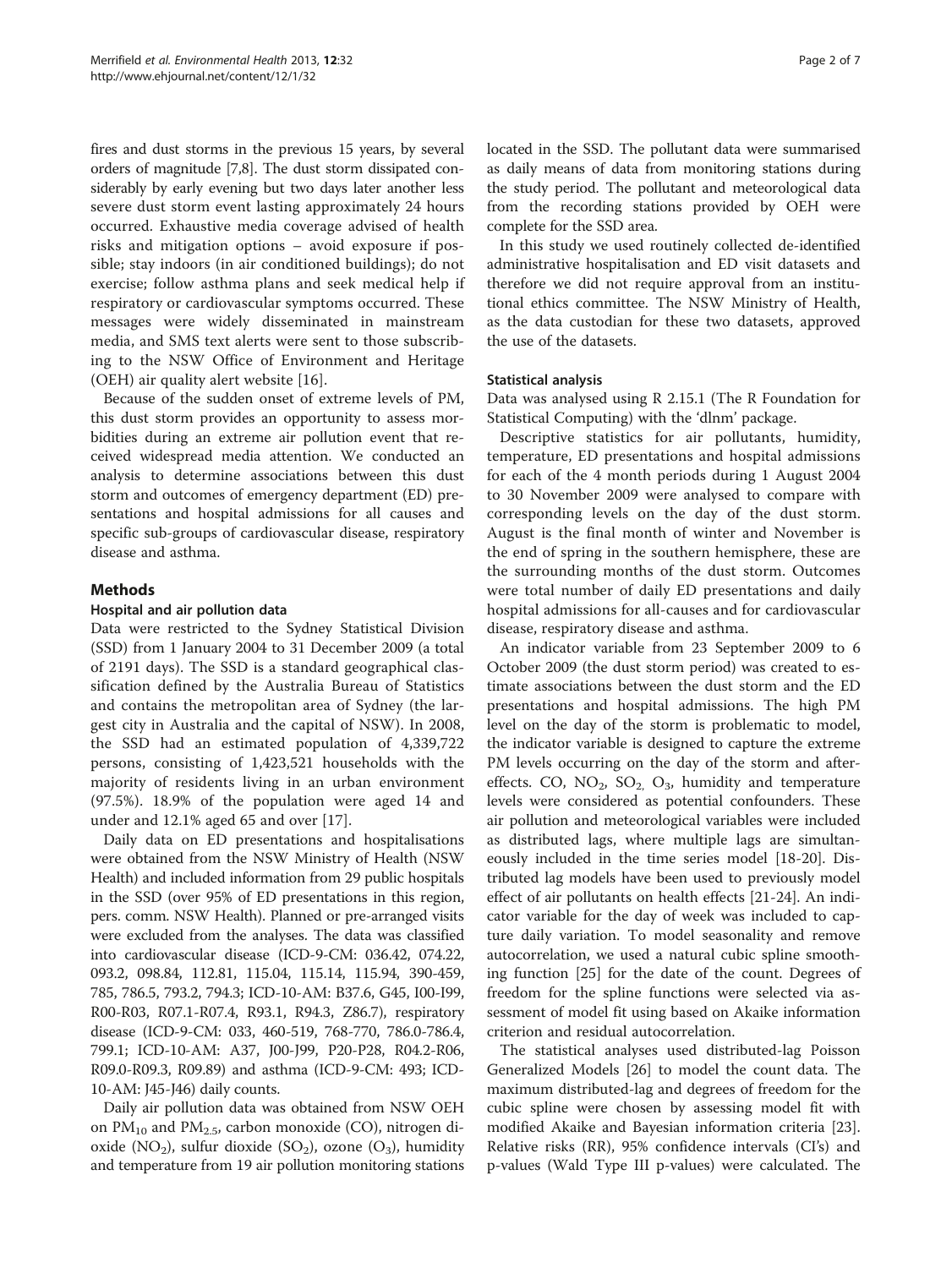results presented in this article are from the final model derived from this variable selection process, listings of variables included in the model are reported in tables in Additional file [1.](#page-5-0)

We examined residual plots (quantile-quantile plots, histograms and plots of residuals against fitted and additive predictors) and goodness of fit statistics to check model diagnostics [[26](#page-6-0)]. We also examined the effect of the dust storm period on two age groups (0-5 years, 65 years and older) and on sex. We performed sensitivity analyses on the model results by different smoothing methods and altering window length of the indicator for the dust storm period.

## Results

Cardiovascular disease ED presentations comprised 8.4%, respiratory 9.8% and asthma 1.2% of total ED presentations; cardiovascular disease admissions 9.9%, respiratory 12.9% and asthma 1.2% of total hospital admissions. Descriptive statistics for daily mean pollutant levels, temperature and humidity are presented in Table [1](#page-3-0), showing comparisons of concentrations on the dust storm day (23/9/09) with levels in the dust storm period (23/9/09-6/10/09), 2009 and previous years (2004- 2009). PM levels on the day of the dust storm were extremely high (daily average  $PM_{10} = 11\,705\,$   $\mu$ g/m $^3$ ; daily average  $PM_{2.5} = 1638 \text{ µg/m}^3$ ). A second day of elevated PM levels occurred on  $26/9/09$  (daily average PM<sub>10</sub> = 783 μg/m<sup>3</sup>; daily average PM<sub>2.5</sub> = 110 μg/m<sup>3</sup>). The levels of PM during the dust storm were of an unprecedented order of magnitude higher than those experienced during previous years. Other pollutants, humidity and temperature levels were similar to levels in 2009 and previous years. There were no bushfire events, heat waves or other unusual metrological phenomena during the dust storm period [[27\]](#page-6-0). Correlations between air pollutants, temperature and humidity are reported in Additional file [1:](#page-5-0) Table S1.

The RRs for ED presentations from the modeling are shown in Table [2](#page-4-0). The dust storm period is associated with a 4.3% increase in risk of all-cause ED presentations, compared to the remainder of the study period. The dust storm period was not significantly associated with cardiovascular ED presentations, but was associated with a 20% risk increase in respiratory ED presentations and a 23% increased risk increase of asthma ED presentations compared to other periods.

The corresponding RRs for hospital admissions from the modeling are shown in Table [2](#page-4-0). The dust storm period was not associated with any significant increased risk of all-cause, cardiovascular or asthma hospital admissions. The dust storm period was associated with a 10% decrease in risk of respiratory hospital admissions, compared to other periods.

Results from the age-specific analyses for ED presentations are presented below. Amongst the ≥65 years group, the RR for all-cause ED presentations were increased compared to the results for all ages (RR 1.109, 95% CI 1.075-1.144,  $p < .001$ ). There was no association between the dust storm and cardiovascular ED presentations (RR 0.940, 95% CI 0.872-1.013,  $p = 0.107$ ). There were significant associations between the dust storm period and respiratory ED presentations (RR 1.281, 95% CI 1.174- 1.397,  $p < .001$ ) and none associated with asthma ED presentations in the ≥65 year group (RR 1.362, 95% CI  $0.981 - 1.891$ ,  $p = 0.065$ ).

In the  $\leq 5$  year age group the RRs for all-cause ED presentations were increased compared to results from all ages and ≥65 year age group (RR 1.237, 95% CI 1.190-1.286, p < .001). RRs were not calculated for cardiovascular disease as there were too few events to calculate meaningful statistics. Compared to the  $\geq 65$  year age group, the  $\leq 5$ year age group had similar risk of respiratory (RR 1.286, 95% CI 1.192-1.392, p < .001) and asthma ED presentations (RR 1.268, 95% CI 1.041-1.545, p = 0.019).

Results from the sex-specific analyses for ED presentations are presented below. Increased risks were associated between the dust storm period and all-cause ED presentations for both sexes (compared to other periods), these effects are similar between the sexes (males: RR 1.095, 95% CI 1.074-1.116, p < .001; females: RR 1.144, 95% CI 1.121-1.168, p < .001). There were no significant associations between the dust storm period and cardiovascular ED presentations in either sex (males: RR 0.976, 95% CI 0.912-1.045, p = 0.489; females: RR 0.988, 95% CI 0.919-1.062, p = 0.749). The positive associations between the dust storm period and respiratory ED presentations are also similar between the sexes (males: RR 1.282, 95% CI 1.205-1.365, p < .001; females: RR 1.318, 95% CI 1.233-1.409, p < .001). Asthma hospital admissions for both sexes showed significant increased risks during the dust storm period (males: RR 1.254, 95% CI 1.066-1.475, p < .001; females: RR 1.418, 95% CI 1.227- 1.638,  $p < .001$ ), compared to other periods.

The results remained consistent regardless of smoothing methods used (splines, loess curves) for seasonal effects and distributed-lags, and to varying the length of the time window for the period of the dust storm.

## **Discussion**

We conducted an analysis to investigate whether a severe dust storm period was associated with increases in ED presentations and hospital admissions. After controlling for potential confounders, the dust storm period was associated with large significant increases in asthma ED presentations, and to a lesser extent, respiratory ED presentations, all-cause ED presentations. There were no significant increases in ED visits for cardiovascular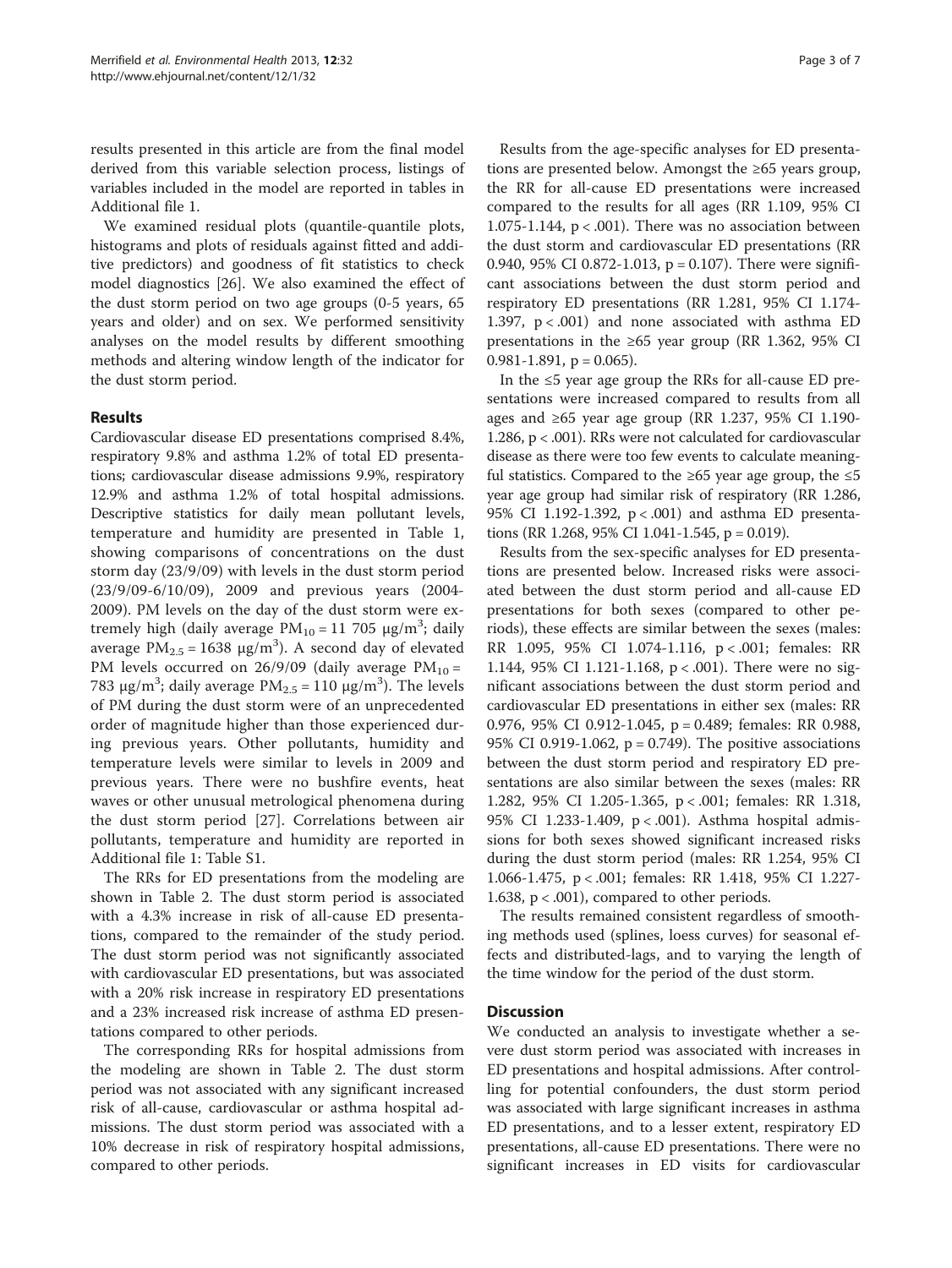<span id="page-3-0"></span>

|  | <b>Table 1 Descriptive statistics of pollutant levels</b> |  |  |  |
|--|-----------------------------------------------------------|--|--|--|
|--|-----------------------------------------------------------|--|--|--|

| Pollutant                       | N            | Min         | Median | <b>IQR</b> | Mean <sup>a</sup> | <b>Std Dev</b> | Max     |
|---------------------------------|--------------|-------------|--------|------------|-------------------|----------------|---------|
| August-November 2004-2008       |              |             |        |            |                   |                |         |
| $CO$ (ppm)                      | 610          | 0.06        | 0.36   | 0.29       | 0.42              | 0.23           | 1.6     |
| $NO2$ (ppbhm)                   | 610          | 0.55        | 2.05   | 0.79       | 2.05              | 0.61           | 4.15    |
| $O_3$ 1 hourly (ppbhm)          | 610          | 1.57        | 3.38   | 1.08       | 3.62              | 0.95           | 8.73    |
| $PM_{10}$ (µg/m <sup>3</sup> )  | 610          | 10.57       | 34.69  | 18.53      | 38.84             | 23.13          | 258.18  |
| $PM_{2.5}$ (µg/m <sup>3</sup> ) | 610          | 3.3         | 13.83  | 9.47       | 16.08             | 12.39          | 174.42  |
| $SO2$ (ppbhm)                   | 610          | $\mathbf 0$ | 0.21   | 0.21       | 0.25              | 0.17           | 0.9     |
| Rel. humidity (%)               | 610          | 26.5        | 65.89  | 16.67      | 64.63             | 12.58          | 91.26   |
| Temperature (C)                 | 610          | 7.12        | 15.45  | 5.98       | 15.66             | 3.95           | 28.28   |
| August-November 2009            |              |             |        |            |                   |                |         |
| $CO$ (ppm)                      | 122          | 0.13        | 0.47   | 0.36       | 0.54              | 0.25           | 1.24    |
| $NO2$ (ppbhm)                   | 122          | 0.25        | 1.81   | 0.92       | 1.85              | 0.62           | 3.33    |
| $O_3$ 1 hourly (ppbhm)          | 122          | 2.03        | 3.25   | 0.73       | 3.42              | 0.73           | 5.99    |
| $PM_{10}$ (µg/m <sup>3</sup> )  | 122          | 13.95       | 38.48  | 31.42      | 165.75            | 1156.62        | 11704.8 |
| $PM_{2.5}$ (µg/m <sup>3</sup> ) | 122          | 4.22        | 14.66  | 15.53      | 34.13             | 161.05         | 1637.82 |
| $SO2$ (ppbhm)                   | 122          | $\mathbf 0$ | 0.22   | 0.18       | 0.24              | 0.18           | 0.89    |
| Rel. humidity (%)               | 122          | 35.29       | 65.97  | 18.4       | 63.88             | 14.16          | 89      |
| Temperature (C)                 | 122          | 8.37        | 15.37  | 5.05       | 15.41             | 3.41           | 27.5    |
| 23/9/09-6/10/09                 |              |             |        |            |                   |                |         |
| CO (ppm)                        | 14           | 0.13        | 0.36   | 0.3        | 0.44              | 0.23           | 0.82    |
| $NO2$ (ppbhm)                   | 14           | 0.25        | 1.49   | 1.06       | 1.63              | 0.83           | 3.18    |
| $O_3$ 1 hourly (ppbhm)          | 14           | 2.7         | 3.11   | 0.34       | 3.2               | 0.41           | 4.12    |
| $PM_{10}$ (µg/m <sup>3</sup> )  | 14           | 14.07       | 47.57  | 43.75      | 925.25            | 3108.95        | 11704.8 |
| $PM_{2.5}$ (µg/m <sup>3</sup> ) | 14           | 5.58        | 12.5   | 18.3       | 137.85            | 432.57         | 1637.82 |
| $SO2$ (ppbhm)                   | 14           | $\mathbf 0$ | 0.11   | 0.19       | 0.13              | 0.1            | 0.29    |
| Rel. humidity (%)               | 14           | 35.58       | 52.2   | 38.12      | 59.51             | 20.64          | 88.54   |
| Temperature (C)                 | 14           | 12.2        | 14.65  | 3.27       | 15.19             | 2.46           | 20.8    |
| 23/09/2009b                     |              |             |        |            |                   |                |         |
| CO (ppm)                        | $\mathbf{1}$ |             |        |            | 0.33              |                |         |
| $NO2$ (ppbhm)                   | $\mathbf{1}$ |             |        |            | 0.56              |                |         |
| $O_3$ 1 hourly (ppbhm)          | 1            |             |        |            | 2.98              |                |         |
| $PM_{10}$ (µg/m <sup>3</sup> )  | 1            |             |        |            | 11704.8           |                |         |
| $PM_{2.5}$ (µg/m <sup>3</sup> ) | 1            |             |        |            | 1637.82           |                |         |
| $SO2$ (ppbhm)                   | 1            |             |        |            | 0.06              |                |         |
| Rel. humidity (%)               | $\mathbf{1}$ |             |        |            | 48                |                |         |
| Temperature (C)                 | $\mathbf{1}$ |             |        |            | 17.52             |                |         |

<sup>a</sup> Arithmetic mean. <sup>b</sup> Consists of 1 measurement for the day 23/09/09.

disease. The dust storm period was not associated with an increase in asthma ED visits in the ≥65 year age group. It is possible that older people affected by asthma were more likely to have stayed indoors and provided with extra care. They were therefore less likely to be adversely affected by the dust storm. The dust storm was not associated with increases in risk for all-cause, cardiovascular or asthma hospital admissions. It is possible issues were not severe enough for subsequent admission to hospitals.

This dust storm originated in the Western NSW and South Australian arid zones and was clearly tracked over time during its travel path. There were no bush fire events or other unusual metrological phenomena during this period [\[27](#page-6-0)]. The study event is one very extreme event and it is difficult to find similar events to compare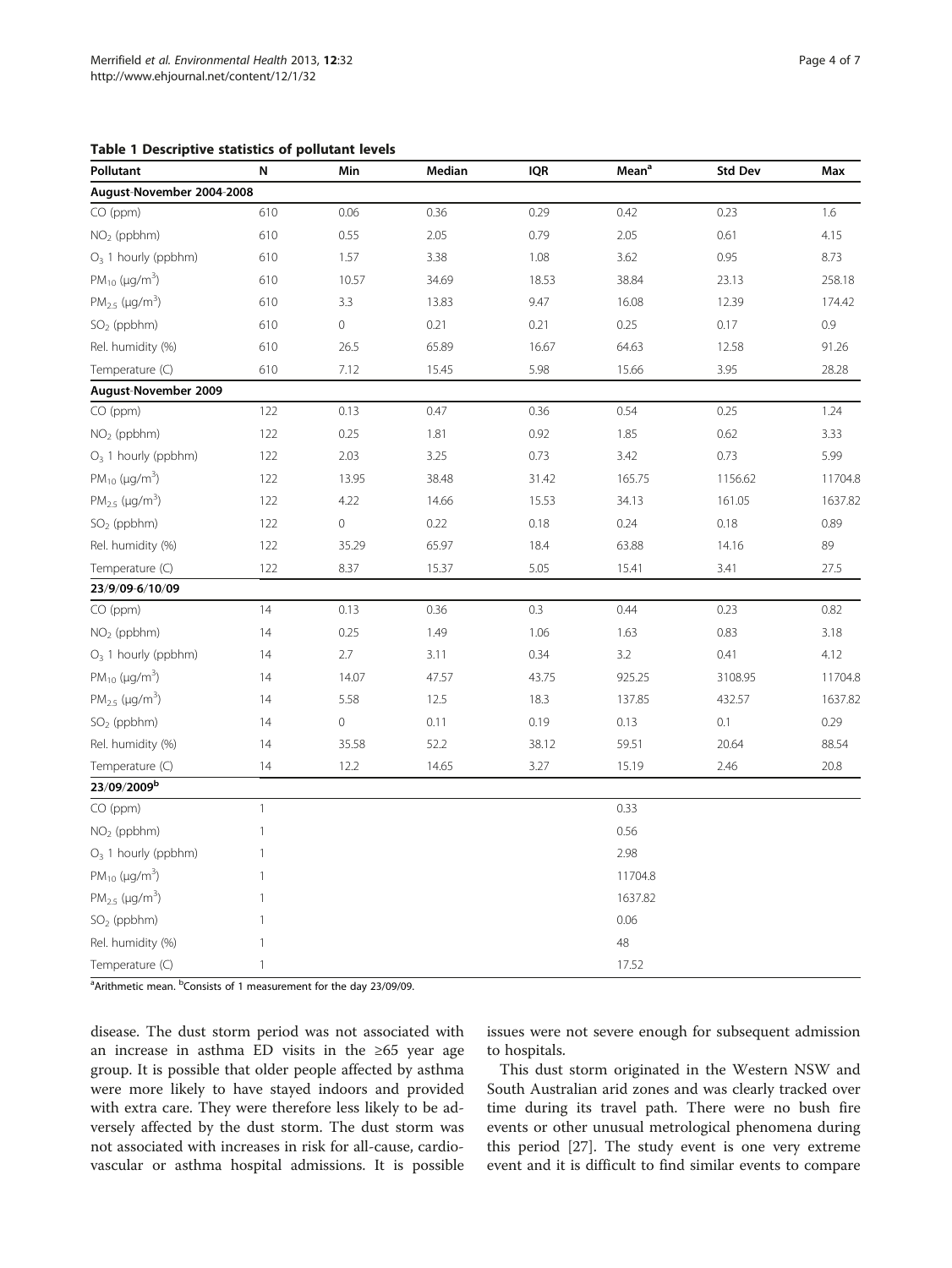| <b>ED Presentations</b> |           |              |              | <b>Hospital Admissions</b> |                 |           |              |              |         |
|-------------------------|-----------|--------------|--------------|----------------------------|-----------------|-----------|--------------|--------------|---------|
| Category                | <b>RR</b> | Lower 95% Cl | Upper 95% Cl | p-value                    | Category        | <b>RR</b> | Lower 95% Cl | Upper 95% Cl | p-value |
|                         |           | All-cause    |              |                            |                 |           | All-cause    |              |         |
| 23/9/09-6/10/09         | 1.043     | 1.028        | 1.058        | < 0.001                    | 23/9/09-6/10/09 | 0.987     | 0.970        | 1.005        | 0.149   |
| Non dust storm          | 1.000     |              |              |                            | Non dust storm  | 1.000     |              |              |         |
| Cardiovascular          |           |              |              | Cardiovascular             |                 |           |              |              |         |
| 23/9/09-6/10/09         | 0.957     | 0.910        | 1.007        | 0.092                      | 23/9/09-6/10/09 | 0.985     | 0.936        | 1.038        | 0.581   |
| Non dust storm          | 1.000     |              |              |                            | Non dust storm  | 1.000     |              |              |         |
| Respiratory             |           |              |              | Respiratory                |                 |           |              |              |         |
| 23/9/09-6/10/09         | 1.199     | 1.145        | 1.255        | < 0.001                    | 23/9/09-6/10/09 | 0.898     | 0.853        | 0.945        | < 0.001 |
| Non dust storm          | 1.000     |              |              |                            | Non dust storm  | 1.000     |              |              |         |
|                         | Asthma    |              |              | Asthma                     |                 |           |              |              |         |
| 23/9/09-6/10/09         | 1.230     | 1.099        | 1.377        | < 0.001                    | 23/9/09-6/10/09 | 1.141     | 0.991        | 1.313        | 0.066   |
| Non dust storm          | 1.000     |              |              |                            | Non dust storm  | 1.000     |              |              |         |

<span id="page-4-0"></span>Table 2 Adjusted relative risks of ED presentations and hospital admissions associated with the 2009 dust storm

Details of variables included and distributed-lags are included in Additional file [1:](#page-5-0) Tables S2-S9.

to. The Sydney region is prone to bushfires and these are best for comparison, although the levels of PM during these fires are 10 times lower. This dust storm appears to be the first well recorded event worldwide within a metropolitan area and therefore allows unique opportunities to study the health effects of the storm on the occupants of the metropolitan area [\[8](#page-5-0)].

Our results for all-cause, cardiovascular, and asthma hospital admissions are consistent with the current literature. Other studies have failed to find significant associations between dust storms and cardiovascular ED presentations and hospital admissions [\[28,29](#page-6-0)], which agree with our findings. We found increases in respiratory and asthma ED presentations during the dust storm period, which is in agreement with similar studies [[9,](#page-5-0)[30,31\]](#page-6-0). However our estimated effects were larger and we speculate these larger rates were due to the severity of the Sydney dust storm. Our study showed the dust storm period was associated with a decrease in respiratory hospital admissions. While the dust storm was associated with a higher risk of acute respiratory problems, these may not have been severe enough to warrant admission to hospital. Other studies examining respiratory admissions also did not find associations with dust storm events [[10](#page-5-0),[28,32](#page-6-0)].

The majority of hospitals in the study area were included. Seasonality was controlled for by smoothing functions. We have no data on GP visits. The dust storm occurred on a Wednesday, GP clinics would have been open during this time. However, we are concerned with severe health symptoms and it is likely that GPs would have referred patients presenting with severe symptoms to an ED. Increased media awareness during the period of the dust storm may have biased results, warnings may have increased ED visits during this period due to overcautiousness or decreased ED visits due to patients vacating the study area. We rely on the diagnoses coded in the NSW Health datasets, non-differential misclassification is unlikely due to the accuracy of records.

Public health messages were broadcast in the media in response to the dust storm to reduce the incidence of adverse health outcomes. Coverage included issuing warnings and recommendations to reduce the likelihood of adverse health outcomes: avoid exposure if possible, stay indoors (preferably in air conditioned buildings), do not exercise, follow asthma plans and seek medical help if respiratory or cardiovascular symptoms occurred. Because the dust storm and consequent public health messages had widespread media coverage, the health consequences from this dust storm are likely to represent the optimal health outcomes that can be hoped for when similar events occur in the future. Recent studies evaluating the health impact of media alerts on air quality among asthmatic patients [[33](#page-6-0)] and the general population [[34](#page-6-0)] suggest warnings may be associated with behavioural changes that reduce exposure to air pollutants. Our study is unable to evaluate the efficacy of these warnings; a study involving a survey soon after such an event would be the most appropriate way to evaluate the impact of media warnings [[33](#page-6-0)]. Our study revealed that the dust storm period was associated with higher rates in asthma related ED visits. We recommend that specific warnings targeting asthmatics should be released prior to predicted future dust storm events.

We investigated the effects of the dust storm on the broad categories of respiratory and cardiovascular ED visits and hospital admissions. Future research could include determining the effect of the dust storm on specific conditions within these categories such as pneumonia, stroke, or myocardial infarctions. Furthermore, utilizing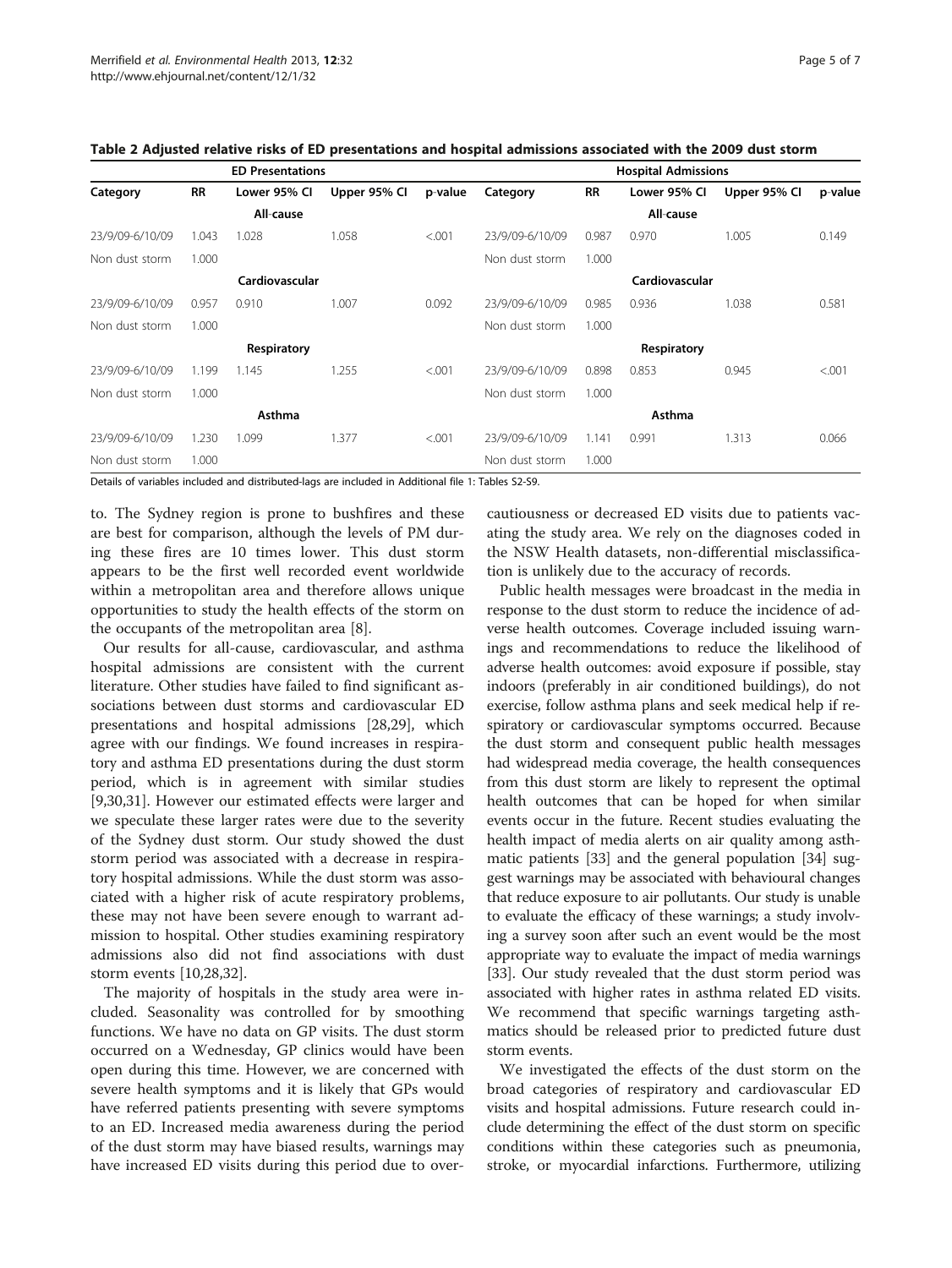<span id="page-5-0"></span>other data sources such as ambulance call-out data may complement our results obtained from ED and hospital data.

## Conclusions

The dust storm period was associated with large significant increases in asthma ED visits. Respiratory and all-cause ED visits also increased, although to a lesser extent. We recommend that public health measures including specific warnings targeting asthmatics should be implemented during future dust storm events.

## Additional file

[Additional file 1: Table S1.](http://www.biomedcentral.com/content/supplementary/1476-069X-12-32-S1.docx) Correlations between air pollutants, temperature and humidity. Table S2. Adjusted relative risks of all-cause ED presentations associated with the 2009 dust storm. Excludes reporting of smoothing cubic splines terms used for time. Table S3. Adjusted relative risks of cardiovascular ED presentations associated with the 2009 dust storm. Excludes reporting of smoothing cubic splines terms used for time. Table S4. Adjusted relative risks of respiratory ED presentations associated with the 2009 dust storm. Excludes reporting of smoothing cubic splines terms used for time. Table S5. Adjusted relative risks of asthma ED presentations associated with the 2009 dust storm. Excludes reporting of smoothing cubic splines terms used for time. Table S6. Adjusted relative risks of all-cause hospital admissions associated with the 2009 dust storm. Excludes reporting of smoothing cubic splines terms used for time. Table S7. Adjusted relative risks of cardiovascular hospital admissions associated with the 2009 dust storm. Excludes reporting of smoothing cubic splines terms used for time. Table S8, Adjusted relative risks of respiratory hospital admissions associated with the 2009 dust storm. Excludes reporting of smoothing cubic splines terms used for time. **Table S9.** Adjusted relative risks of asthma hospital admissions associated with the 2009 dust storm. Excludes reporting of smoothing cubic splines terms used for time.

#### Abbreviations

CI: Confidence interval; ED: Emergency department; GP: General practitioner; ICD-9-CM: International classification of diseases, ninth revision, clinical modification; ICD-10-AM: International classification of diseases, tenth revision, Australian modification; NSW: New South Wales; NSW Health: NSW Ministry of Health; SSD: Sydney Statistical Division; OEH: Office of Environment and Heritage; PM: Particulate matter; PM<sub>2.5</sub>: Particulate matter with an aerodynamic diameter  $\leq$  2.5  $\mu$ m; PM<sub>10</sub>: Particulate matter with an aerodynamic diameter ≤ 10 μm; RR: Relative risk.

#### Competing interests

The authors declare that they have no competing interests.

#### Authors' contributions

All authors of this paper have critically read and approved the final version submitted. They have also made substantive intellectual contributions by directly participating either in the planning, execution, or analysis of the study. AM, BJ and WS contributed to the development of the study design, acquisition and interpretation of data and drafted the paper. AM did the statistical analysis and wrote the statistical analysis section of the paper. SS contributed substantially to acquisition and interpretation of data and was involved in drafting the manuscript. All authors have revised drafts and contributed to the revisions.

#### Acknowledgements

We would like to acknowledge the help and support of Alan Betts (Office of Environment and Heritage, NSW) in the management of the air pollution data. We would like to thank David Muscatello (NSW Health) for comments on the manuscript. AM was supported by the NSW Health Biostatistical Officer Training Program. We thank the reviewers for their comments.

#### Author details

<sup>1</sup> Centre for Epidemiology and Evidence, New South Wales Ministry of Health, Sydney, Australia. <sup>2</sup> Centre for Research, Evidence Management and Surveillance, Sydney South West Area Health Service, Sydney, Australia. <sup>3</sup>School of Public Health and Community Medicine, University of New South Wales, Sydney, Australia. <sup>4</sup>Environmental Health Branch, New South Wales Ministry of Health, Sydney, Australia.

#### Received: 21 October 2012 Accepted: 10 April 2013 Published: 16 April 2013

#### References

- 1. Dockery D, Pope C: Acute respiratory effects of particulate air pollution. Annu Rev Public Health 1994, 15:107–132.
- 2. Pope CA, Dockery DW, Schwartz J: Review of epidemiological evidence of health effects of particulate air pollution. Inhal Toxicol 1995, 7:1-18.
- 3. Jalaludin B, Smith M, O'Toole B, Leeder SR: Acute effects of bushfires on peak expiratory flow rates in children with wheeze: a time series analysis. Aust N Z J Public Health 2000, 24:174–177.
- 4. Yang CY, Tsai SS, Chang C-C, Ho SC: Effects of Asian dust storm events on daily admissions for Asthma in Taipei, Taiwan. Inhal Toxicol 2005, 17:817–821.
- 5. Chen L, Verrall K, Tong S: Air particulate pollution due to bushfires and respiratory hospital admissions in Brisbane, Australia. Int J Environ Heal Res 2006, 16:181–191.
- 6. Morgan G, Sheppeard V, Khalaj B, Ayyar A, Lincoln D, Jalaludin B, Beard J, Corbett S, Lumley T: Effects of Bushfire Smoke on Daily Mortality and Hospital Admissions in Sydney, Australia. Epidemiology 2010, 21:47–55.
- 7. Johnston FH, Hanigan IC, Henderson SB, Morgan GG, Portner T, Williamson GJ, Bowman MJS: Creating an Integrated Historical Record of Extreme Particulate Air Pollution Events in Australian Cities from 1994 to 2007. J Air Waste Manag Assoc 2011, 61:390–398.
- 8. Johnston FH, Hanigan IC, Henderson SB, Morgan GG, Bowman D: Extreme air pollution events from bushfires and dust storms and their association with mortality in Sydney, Australia 1994–2007. Environ Res 2011, 111:811–816.
- 9. Tam WWS, Tze TW, Wong AHS, Hui DSC: Effect of dust storm events on daily emergency admissions for respiratory diseases. Respirology 2012, 17:143–148.
- 10. Barnett AG, Fraser JF, Munck L: The effects of the 2009 dust storm on emergency admissions to a hospital in Brisbane, Australia. Int J Biometeorol 2012, 56:719–726.
- 11. Ostro BD, Hurley S, Lipsett MJ: Air pollution and daily mortality in the Coachella Valley, California: a study of PM10 dominated by coarse particles. Environ Res 1999, 81:231–238.
- 12. Schwartz J, Norris G, Larson T, Sheppard L, Claiborne C, Koenig J: Episodes of high coarse particle concentrations are not associated with increased mortality. Environ Health Perspect 1999, 107:339–342.
- 13. Kwon HJ, Cho SH, Chun Y, Lagarde F, Pershagen G: Effects of the Asian dust events on daily mortality in Seoul. Korea Environ Res 2002, 90:1-5.
- 14. Chen YS, Sheen PC, Chenn ER, Liu YK, Wu TN, Yang CY: Effects of Asian dust storm events on daily mortality in Taipei. Taiwan Environ Res 2004, 95:151–155.
- 15. Radhi M, Box MA, Box GP, Cohen DD: Size-resolved chemical composition of the September 2009 Sydney dust storm. Air Qual Climate Change 2010, 44:25–30.
- 16. NSW Office of Environment and Heritage: Air quality. [[http://www.](http://www.environment.nsw.gov.au/aqms/index.htm) [environment.nsw.gov.au/aqms/index.htm\]](http://www.environment.nsw.gov.au/aqms/index.htm).
- 17. Australian Bureau of Statistics: Sydney (Statistical Division) [[http://www.abs.](http://www.abs.gov.au/ausstats/abs@.nsf/Previousproducts/105Population/People12004-2008?opendocument&tabname=Summary&prodno=105&issue=2004-2008&num=&view) [gov.au/ausstats/abs@.nsf/Previousproducts/105Population/People12004-](http://www.abs.gov.au/ausstats/abs@.nsf/Previousproducts/105Population/People12004-2008?opendocument&tabname=Summary&prodno=105&issue=2004-2008&num=&view) [2008?opendocument&tabname=Summary&prodno=105&issue=2004-](http://www.abs.gov.au/ausstats/abs@.nsf/Previousproducts/105Population/People12004-2008?opendocument&tabname=Summary&prodno=105&issue=2004-2008&num=&view) [2008&num=&view=](http://www.abs.gov.au/ausstats/abs@.nsf/Previousproducts/105Population/People12004-2008?opendocument&tabname=Summary&prodno=105&issue=2004-2008&num=&view)].
- 18. Roberts S: An investigation of distributed lag models in the context of air pollution and mortality time-series analysis. J Air Waste Manage Assoc 2005, 55:273–282.
- 19. Zanobetti A, Schwartz J, Samoli E, Gryparis A, Touloumi G, Peacock J, et al: The temporal pattern of respiratory and heart disease in response to air pollution. Environ Health Perspect 2003, 111:1188–1193.
- 20. Braga AL, Zanobetti A, Schwartz J: The lag structure between particulate air pollution and respiratory and cardiovascular deaths in 10 U.S. cities. Am J Repsir Crit Care Med 2001, 179:1115–1120.